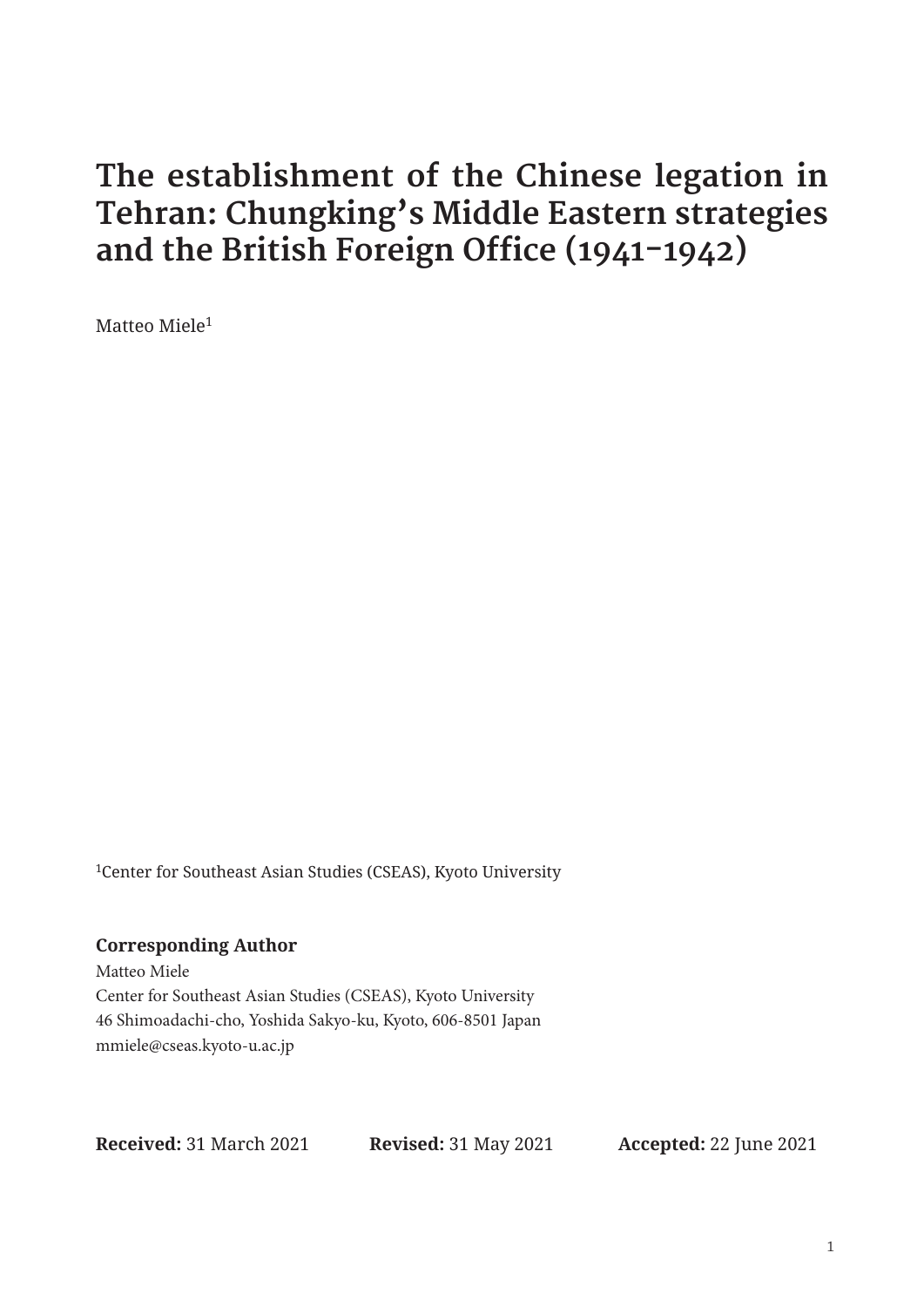### **Abstract**

In 1942 the Republic of China established a legation in Tehran. Neither during the last years of the Qājār dynasty nor during the subsequent reign of Reẕā Pahlavī did the Chinese manage to send a diplomatic mission to the capital of the Empire. The change in attitude by the Persian government must therefore obviously be attributed to the new international role of Iran after the Anglo-Soviet invasion of 1941, the abdication of Reẕā Pahlavī, and the accession to the throne of his son Mohammad Rezā Pahlavī. Furthermore, the Republic of China, engaged in the hard and long conflict with Japan, was trying to build a diplomatic network in the Near and Middle East that would also support the international re-legitimation after the humiliations suffered since the First Opium War. In particular, the opening of the legation meant the full implementation of the Sino-Persian treaty of 1920. After more than twenty years, the political meaning of that document was probably reconsidered in light of the negotiations with the United States and the United Kingdom regarding extraterritorial rights. The paper, therefore, outlines the political issues and objectives around the opening of the Chinese legation, trying to analyze the role played by the Foreign Office and the British legation in Tehran.

## **Keywords:** Iran-China relations; Iran during the Second World War; Chungking Government; extraterritoriality; Foreign Office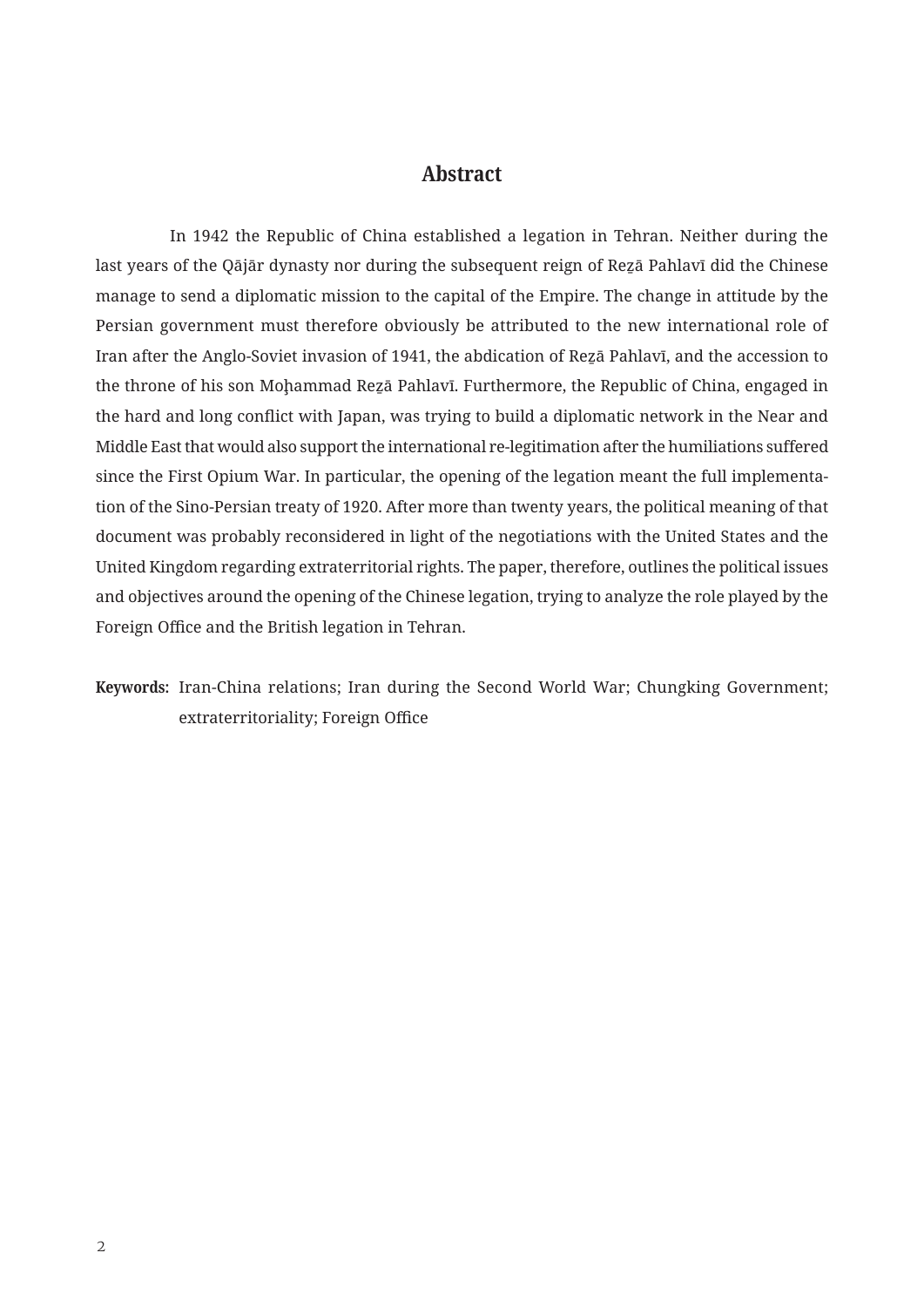#### Introduction: the Sino-Persian treaty of 1920<sup>1</sup>

Shortly after the end of the First World War, as part of the new international arrangements that were being defined, the Empire of Persia and the Republic of China signed a treaty of friendship in Rome on June 1, 1920.<sup>2</sup> The Persian Majles<sup>3</sup> passed the ratification law on November 7, 1921.<sup>4</sup> Then, the ratifications of this agreement were exchanged in the Italian capital on February 6, 1922. $^5$  The treaty consisted of seven articles. In addition to the promise of "amitié sincère et une constante bonne intelligence entre l'Empire de Perse et la République de Chine et leurs sujets ou citoyens respectifs" (Article 1), the document essentially concerned the status of the Persians in China and the Chinese in Persia (Articles 3 and 4), who were not granted rights of extraterritoriality. This was particularly significant: actually – considering the international events of the two countries between the nineteenth and early twentieth centuries – this aspect can be considered the main objective of the agreement (on this, see: Chen, 2019). Alongside this, however, great attention was also given to the exchange of diplomatic representatives. In particular, Article 2 of the agreement provided for the sending of ambassadors, ministers plenipotentiary, or chargés d'affaires who were to receive the same treatment reserved for representatives of the most favored nations,  $^6$  while Article 5 regulated the appointment of consuls-

 $1$  I would like to thank the anonymous reviewers for their valuable comments. In order to make reading easier, the APA referencing style was used only for secondary sources. The primary sources, on the other hand, were indicated in the footnotes in a manner consistent with historical research.

<sup>2</sup> The full text of the treaty in French and its English translation is in: Société des Nations, *Recueil des Traités et des Engagements Internationaux enregistrés par le Secrétariat de la Société des Nations,* Volume IX, Lausanne, 1922, No. 240. – Traité d'amitié entre la République de Chine et l'Empire de Perse, Ier juin 1920, pp. 18-21. The text was written in Persian, Chinese and French, but according to Article 6 of the treaty "*[e]n* cas de divergence d'interprétation du texte, le texte français fera foi".

In this paper, for the Persian language, I have adopted the transliteration system elaborated by the United States Board on Geographic Names (BGN) and by the Permanent Committee on Geographical Names for British Official Use (PCGN) (BGN/PCGN 1958 System). As for the Chinese, I have adopted the Wade-Giles phonetic transcription system. Tehran and the Saadabad Pact are transcribed according to the common English forms.

Majmū'eh-ye gavānīn dūreh-ye gānūngozārī-ye chahārom, Qānūn rāje' beh taşvīb-e 'ahdnameh-ye mavadat va dūstī beyn-e dowlat-e 'aleyh-e Īrān va dowlat-e jamhūrī-ye Chīn, 16 'Aqrab 1300 [November 7, 1921], pp. 223-225.

<sup>5</sup> Société des Nations, *Recueil des Traités et des Engagements Internationaux enregistrés par le Secrétariat de la Société des Nations,* Volume IX, Lausanne, 1922, No. 240. – Traité d'amitié entre la République de Chine et l'Empire de Perse, Ier juin 1920, p. 18.

<sup>6</sup> "Les Ambassadeurs, Ministres plénipotentiaires ou Chargés d'affaires qu'il plairait à chacune des deux Hautes Parties contractantes d'envoyer et d'entretenir auprès de l'autre seront reçus et traités, eux et tout le personnel de leur mission, comme sont reçus et traités dans les deux pays respectifs, les Ambassadeurs ou Ministres plénipotentiaires des nations les plus favorisées, et sauf de droits relatifs à la juridiction consulaire, ils y jouiront de tout point des mêmes prérogatives et immunités".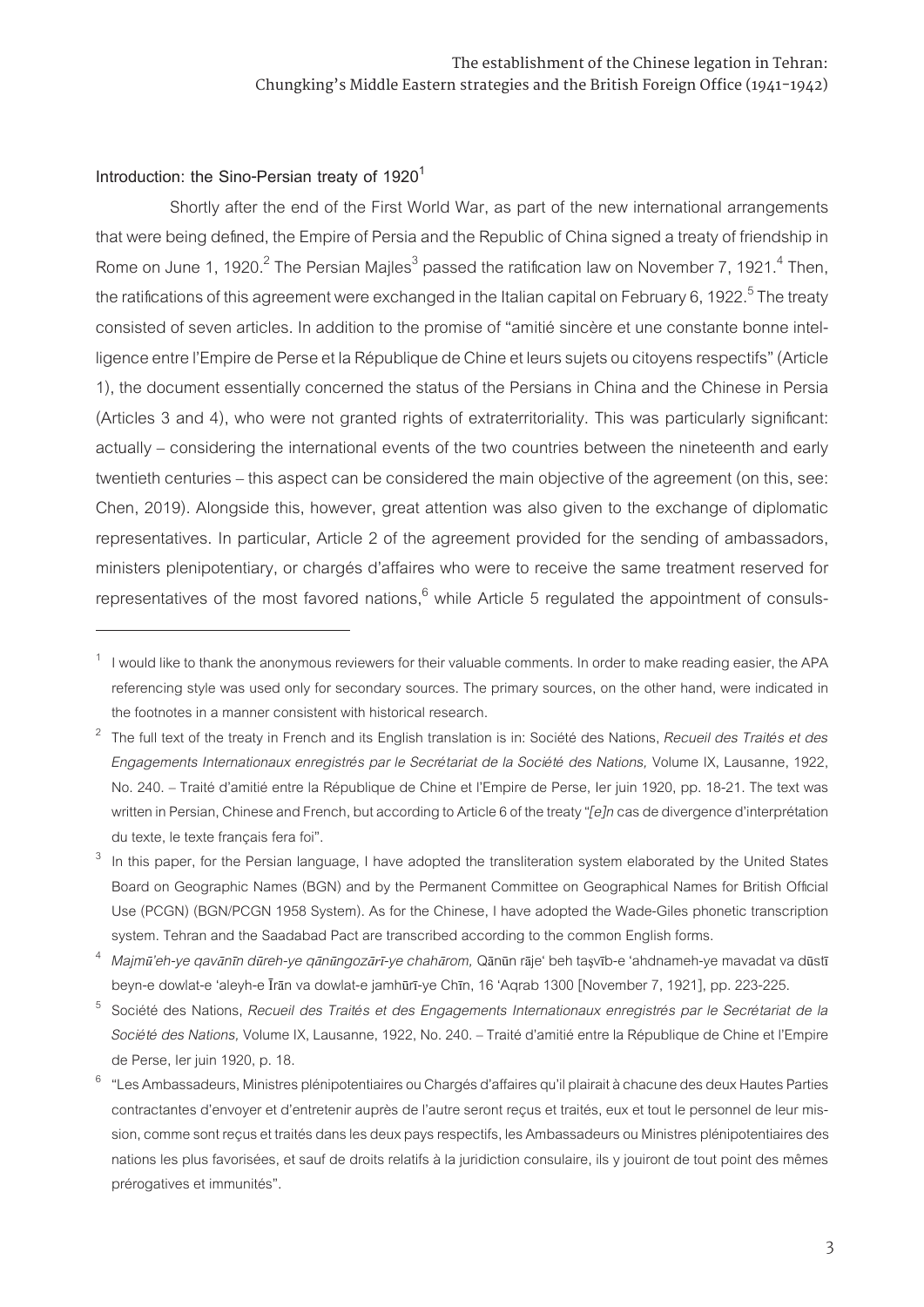general, consuls, vice-consuls and consular agents.<sup>7</sup>

Both articles, however, were not followed by actual appointments of ministers until the Second World War.<sup>8</sup> Neither during the last years of the Qājār dynasty nor during the reign of Reẓā Pahlavī was a Chinese legation opened in Tehran. Only a few months after Moḩammad Reza Pahlavī's ascended to the throne, the Chinese attempts gained success. This paper tries to outline the events that led to the opening of the Chinese legation in the capital of the Empire in 1942 and above all the political significance of this action in the context of the Second World War. In addition, an attempt will be made to understand the role of the Foreign Office and the British legation in the Iranian capital in this respect. Furthermore, I will try to reason on the relationship of the full implementation of the 1920 treaty with the issue of extraterritorial rights that were still recognized to the United States and the United Kingdom at the time of the facts described in the paper.

#### **A new emperor**

At the end of August 1941, the Empire of Iran was invaded by the British and the Soviets (see Stewart, 1988 and Eshraghi, 1984). The following month, Reza Pahlavi abdicated.<sup>9</sup> On the afternoon of September 17, 1941, Moḩammad Rezā Pahlavī was sworn in before parliament as the new emperor.<sup>10</sup> Therefore, on January 29, 1942, Iran signed a treaty of alliance with the United Kingdom and the Soviet Union.<sup>11</sup>

<sup>7</sup> "Les deux Hautes Parties contractantes ont le droit de nommer des consuls généraux, consuls, vice-consuls ou agents consulaires pour résider dans les principales villes ou dans les ports de l'autre, partout où de pareils agents sont admis à résider et, sauf le droit des juridictions consulaires, ils jouiront des mêmes privilèges que les agents consulaires des pays favorisés. Les agents ci-dessus mentionnés sont tenus, avant d'exercer leurs fonctions, d'obtenir l'exequatur d'usage du gouvernement du pays où ils auront à les remplir. Les deux Hautes Parties contractantes s'abstiendront de désigner des commerçants comme consuls généraux, consuls, vice-consuls ou agents consulaires, *excepté* à titre de consuls honoraires".

However, a Persian consulate was established in Shanghai in 1934, The National Archives, Kew-London (further only TNA), FO 371/18141, F 6800/1157/10, Sir A. Cadogan (Peking) to Foreign Office (J. F. Brenan to His Majesty's Minister, British Legation, Peking, October 1, 1934), October 6, 1934, ff. 160-162.

<sup>9</sup> *Gahnameh-ye panjāh sāl Shāhanshāhī-ye Pahlavī, I,* Pārīs: Soheyl, n.d., p. 180.

<sup>10</sup> *Gahnameh-ye panjāh sāl Shāhanshāhī-ye Pahlavī, I,* Pārīs: Soheyl, n.d., p. 181.

<sup>11</sup> *Gahnameh-ye panjāh sāl Shāhanshāhī-ye Pahlavī, I,* P*ā*r*ī*s: Soheyl, n.d., p. 195. The Persian text of the treaty is in: Māzandarānī, 'A. V (tālīf), Rāhnamā-ye 'ohūd va 'ahdnameh-ha-ye tārīkhī-ye Īrān, Tehrān: Chāp sharq, 1341 [1962/1963], pp. 335-339; English text: The Department of State Bulletin, VI, 147 (April 18, 1942), Washington: United States Government Printing Office, 1942, pp. 249-252 (source: British Cmd. 6335).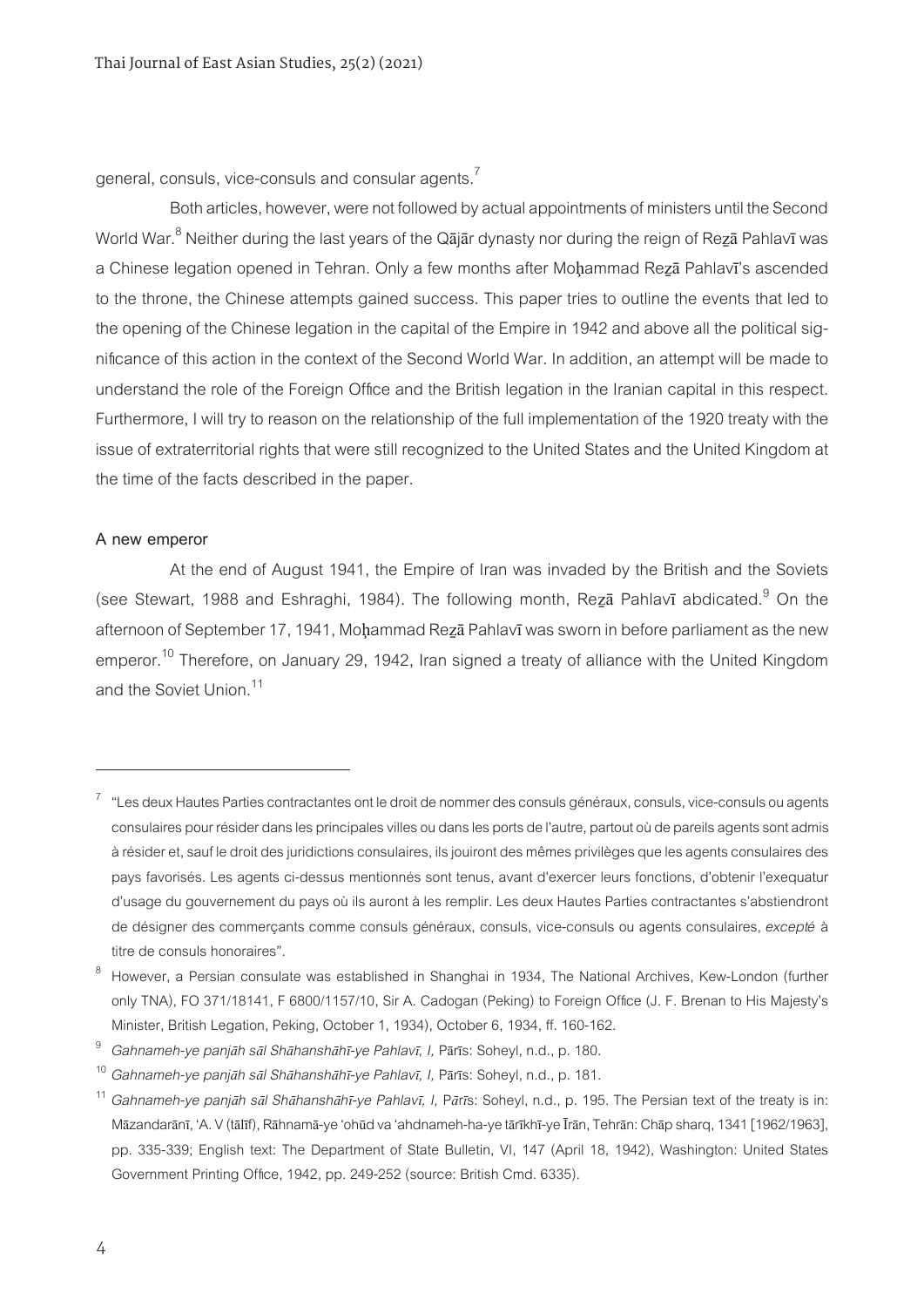On September 16, 1941, the same day Iranian Prime Minister Moḩammad 'Alī Forūghī read the Shah's abdication letter before the Majles, $12$  the then Chinese minister in Ankara Chang P'eng-ch'un  $(P. C. Chang)<sup>13</sup>$  spoke with the Persian ambassador in the Turkish capital to define the establishment of a Chinese diplomatic mission in Iran.<sup>14</sup>

In this regard, in his communication sent to the Foreign Office on October 7, 1941 (and received the following day), the British ambassador to Turkey Sir Hughe Knatchbull-Hugessen explained that the various Chinese attempts had not produced concrete results in the past, despite the 1920 treaty.<sup>15</sup> Chang P'eng-ch'un, although unsure, attributed the previous failures to Japanese pressure on the Iranian government.<sup>16</sup> Indeed, Chang explained to Knatchbull-Hugessen, the goal of the Chungking Government was precisely to extend the Chinese diplomatic network in the region in order to limit Japanese action and for this, they were asking for British help: "Minister affirms orders from Chungking Government to increase Chinese diplomatic and consular representation in the Near and Middle East in order to counter balance Japanese influence and would be very grateful for any support which His Majesty's Government could give him to this end".<sup>17</sup> On October 8, 1941 – therefore the same day on

<sup>12</sup> *Gahnameh-ye panjāh sāl Shāhanshāhī-ye Pahlavī, I,* Pārīs: Soheyl, n.d., p. 180.

<sup>&</sup>lt;sup>13</sup> TNA. FO 371/53567, F 11994/25/10, Record of leading Personalities in China, August 19, 1946, p. 4.

<sup>&</sup>lt;sup>14</sup> British Library, London (further only BL), IOR/L/PS/12/654, Sir H. Knatchbull-Hugessen to Foreign Office, October 7, 1941, f. 12. The diplomat had already sent a note on the matter in July: BL, IOR/L/PS/12/654, Sir H. Knatchbull-Hugessen to Foreign Office, October 7, 1941, f. 12.

<sup>&</sup>lt;sup>15</sup> BL, IOR/L/PS/12/654, Sir H. Knatchbull-Hugessen to Foreign Office, October 7, 1941, f. 12.

<sup>&</sup>lt;sup>16</sup> "Chinese Minister states matter has been raised several times in the past, but that hitherto no reply has been received probably owing to Japanese pressure at Tehran", BL, IOR/L/PS/12/654, Sir H. Knatchbull-Hugessen to Foreign Office, October 7, 1941, f. 12.

BL, IOR/L/PS/12/654, Sir H. Knatchbull-Hugessen to Foreign Office, October 7, 1941, f. 12. Indeed, Chinese action in the Middle East was particularly active during the period under review. Sir H. Seymour wrote to Eden on May 5, 1942 from Chunking: "As well as exchanging representatives of diplomatic rank with the Government of India, the Chinese Government have been showing considerable activity in enlarging their treaty relations with other countries and in increasing Chinese representation abroad, presumably on account of the propaganda value of such steps, and in preparation for the more important rôle which China expects to play in world affairs after the war. This activity has been particularly in evidence in the Middle East. Since the beginning of the year new treaties of amity have been concluded with Persia and Iraq; relations with Turkey and Czechoslovakia have been resumed by the arrival of a Turkish Chargé d'Affaires and a Czech Minister in Chungking; and agreement has been reached with the Egyptian Government for the establishment of a Chinese Legation in Cairo. Relations with Poland and Mexico are shortly to be resumed by the exchange of representatives. Agreement has been reached for the appointment of a Chinese Minister to the Vatican. Chinese proposals for the exchange of diplomatic representatives with the Governments of Afghanistan and the Union of South Africa have, however, not been accepted by either Government. […] The Chinese Government have also been active in Moslem affairs, both in China and in the Middle East Their instrument for Moslem propaganda is the Chinese National Islamic Federation, which was founded with the object of absorbing the older Moslem associations, and thus unifying the Moslems of China in the struggle with Japan, countering Japa-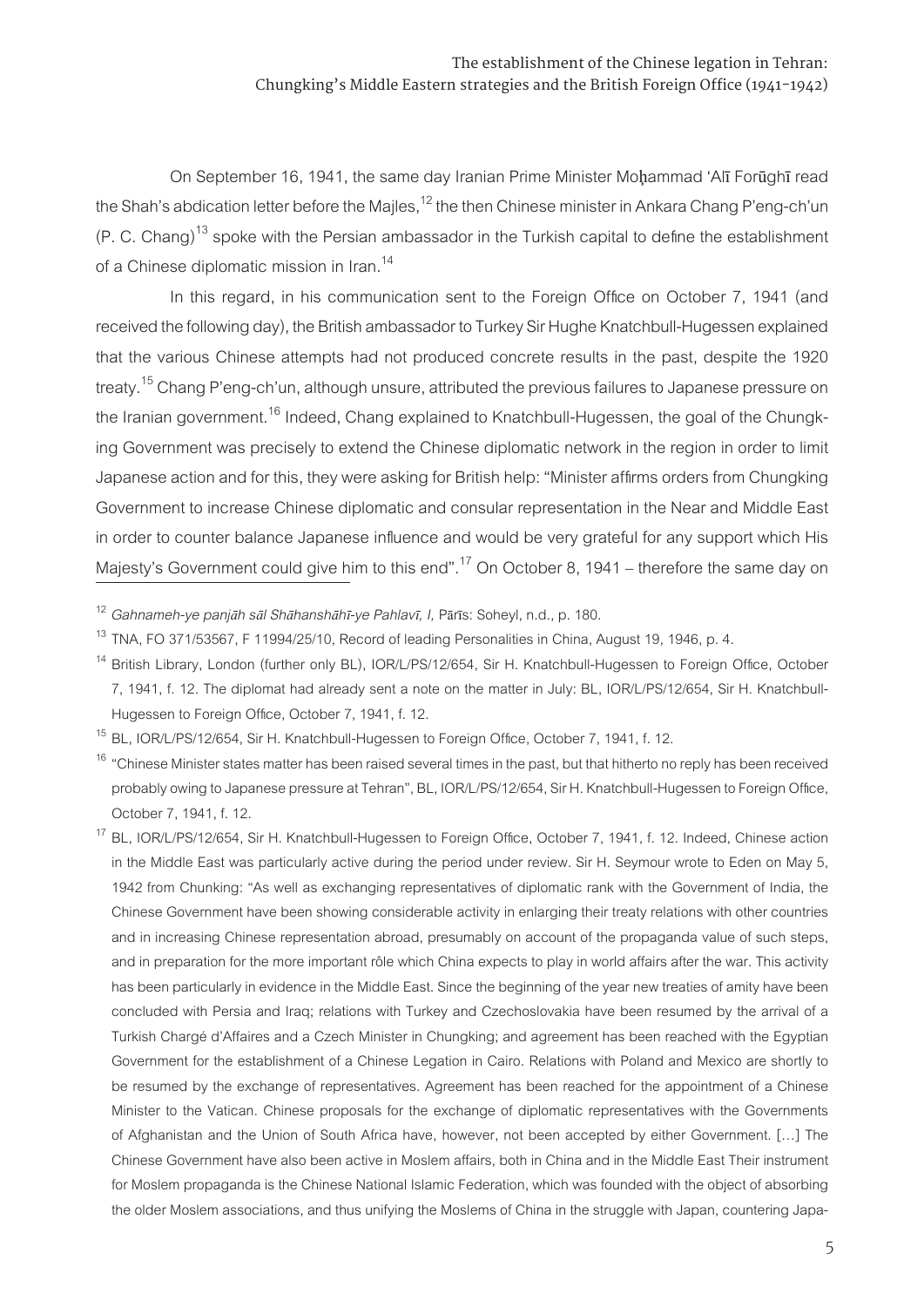which the Foreign Office received the message of Knatchbull-Hugessen – another communication was sent from London to the British diplomatic representation in Tehran: "Surely Persian Ambassador in Angora must know whether application comes from Chinese Government at Chungking or from Puppet Government at Nanking?".18 The Foreign Office was replying to a previous telegram dated September 29, 1941, from Sir Richard Bullard, the British ambassador in Tehran.<sup>19</sup> The diplomat had explained that before giving an answer, the Iranian government obviously wanted to clarify which 'Chinese' government had initiated the question, namely the nationalist government based in Chungking or the collaborationist government of Wang Ching-wei.<sup>20</sup> The Foreign Office was not particularly enthusiastic about the Chungking Government's action. In this regard, in the communication from the Foreign Office to Bullard quoted earlier we read: "I [*Eden?*] am not aware of any important Chinese interests in Persia, and I doubt if this is the time to encourage establishment of new diplomatic Missions at Tehran. If however Persian Government are anxious to accept proposal, we would not wish to raise objection, provided of course that proposal comes from Chungking Government".<sup>21</sup> A few days later, on October 22, another communication from Knatchbull-Hugessen to the British legation in the Iranian capital reiterated the Chinese insistence: "Chinese minister has enquired how matter is progressing as he is anxious to send Mr. Wang of his staff to Tehran in connexion with this proposal. Visa was applied for to Persian Embassy here over a month ago but no reply has yet been received".<sup>22</sup> It is evident that the Chinese relied on London in this matter. The approval of the Iranian government was communicated by the British legation in Tehran to Knatchbull-Hugessen in early November 1941: "I [*Sir R. Bullard*] am informed by Minister for Foreign Affairs that Persian Government have agreed and that he is telegraphing Angora to that effect".<sup>23</sup>

nese intrigues in the Mahometan world, and of impressing upon the Chinese Moslem minority that they can be good followers of Islam as well as being loyal Chinese citizens and followers of Sun Yat-sen. The second general conference of the federation was held in Chungking at the end of March. Amongst the resolutions adopted was one sponsored by Chen Li-fu, Minister of Education, recommending that the Koran be translated into Chinese; and manifestoes were drafted to Moslems in China and in other countries stressing the grant played by Islam in the fight against Japan. On every possible occasion stress is laid on the point that the Moslems of China are not a racial unit but a religious group, an allegation which is far from being true in the case of the Moslem communities of Kansu and the New Dominion", TNA, FO 371/31679, F 4089/1689/10, Sir H. Seymour to Mr. Eden, May 5, 1942, f. 22 (p. 3).

<sup>&</sup>lt;sup>18</sup> BL, IOR/L/PS/12/654, From Foreign Office to Tehran, October 8, 1941, f. 11.

BL, IOR/L/PS/12/654, Sir R. Bullard to Foreign Office, September 29, 1941, f. 13.

 $^{20}$  "Persian Ambassador in Angora has informed the Minister for Foreign Affairs that application has been made to him for the establishment of a Chinese Legation in Tehran. Before replying the Persian Government would like to know whether application comes from the Chinese Government recognised by His Majesty's Government", BL, IOR/L/ PS/12/654, Sir R. Bullard to Foreign Office, September 29, 1941, f. 13.

<sup>&</sup>lt;sup>21</sup> BL, IOR/L/PS/12/654, From Foreign Office to Tehran, October 8, 1941, f. 11.

<sup>&</sup>lt;sup>22</sup> BL, IOR/L/PS/12/654, From Angora to Tehran, October 22, 1941, f. 10.

 $^{23}$  BL, IOR/L/PS/12/654, From Tehran [Sir R. Bullard] to Angora, November 1, 1941, f. 8.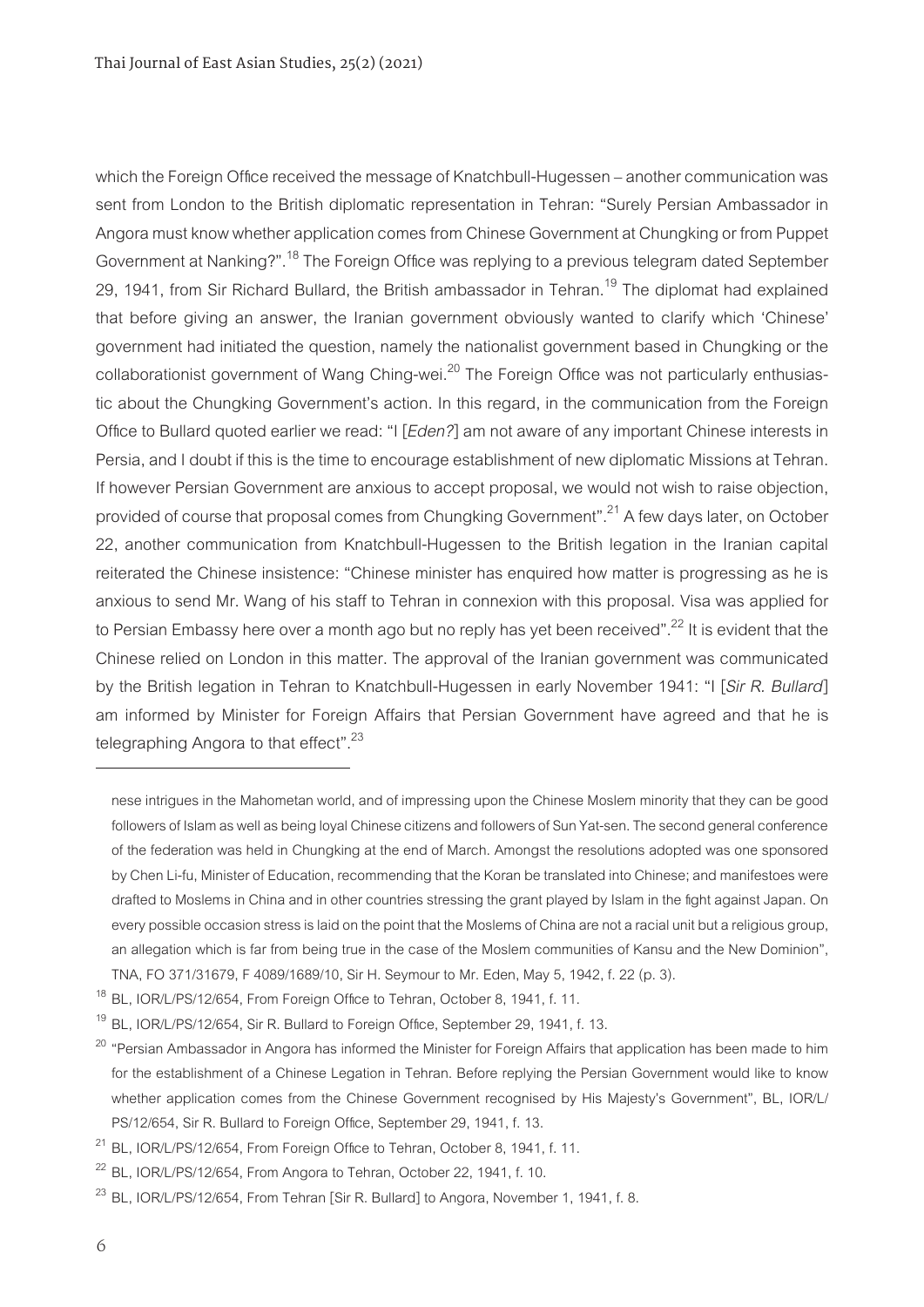#### **The expulsion of the Japanese diplomats**

Despite the approval, however, the legation was not opened immediately, but it was necessary to wait for the days following the breakdown of diplomatic relations between Iran and Japan and the departure of the Japanese diplomats. Finally, British<sup>24</sup> and especially American<sup>25</sup> pressure on the Iranian government from the first weeks after Japan's declaration of war against Washington and London led to the breakdown of diplomatic relations between Iran and Japan on April 12, 1942.<sup>26</sup> On April 22, the Iranian police banned any propaganda in favor of Berlin, Tokyo, and Rome<sup>27</sup> and on April 25 the Japanese legation left the country aboard a Russian ship.<sup>28</sup>

Therefore, on April 29, 1942, the British ambassador in Chungking, Sir Horace Seymour, wrote to the Foreign Office reiterating the Chinese impatience: "Vice Minister for Foreign Affairs informs me that Persian agrément for Chinese Minister Tehran was requested some six weeks ago but that the Persian Government do not reply. The Chinese Minister for Foreign Affairs would be grateful for any action you could take through His Majesty's Legation Tehran to expedite the matter as they want to get this Mission started".<sup>29</sup> Unlike the inertia proposed by the Foreign Office in October, before the war with

<sup>25</sup> For example: *Foreign Relations of the United States: Diplomatic Papers,* 1942, Vol. IV, The Near East and Africa, Washington: United States Government Printing Office, 1963 (further only FRUS IV 1942) The Secretary of State to the Minister in Iran (Dreyfus), January 19, 1942, p. 325; The Minister in Iran (Dreyfus) to the Secretary of State, February 8, 1942, p. 326; FRUS IV 1942, The Acting Secretary of State to the Minister in Iran (Dreyfus), February 25, 1942, p. 326; FRUS IV 1942, The Acting Secretary of State to the Minister in Iran (Dreyfus), March 6, 1942, p. 326; FRUS IV 1942, The Minister in Iran (Dreyfus) to the Secretary of State, March 11, 1942, p. 327; FRUS IV 1942, The Acting Secretary of State to the Minister in Iran (Dreyfus), March 28, 1942, p. 328. Furthermore, in March, the British ambassador in Washington specifically addressed Sumner Welles for a further American intervention: "The British Ambassador called to see me this evening at my request. The Ambassador brought up the question of the continued diplomatic representation of Japan in Tehran. He said that his Government had learned that Japan intended materially to increase diplomatic representation in that capital for purposes which, of course, were obvious. He requested that a further message be sent to our Minister in Tehran urging him to request again that the Iranian Government sever diplomatic relations with Japan, and that this Government use as a leverage the economic assistance which the Iranian Government was requesting of us. I said I would be glad to have a further message sent to our Minister", FRUS IV 1942, Memorandum of Conversation, by the Acting Secretary of State, March 23, 1942, pp. 327-328.

<sup>27</sup> *Gahnameh-ye panjāh sāl Shāhanshāhī-ye Pahlavī, Vol. I,* Pārīs: Soheyl, n.d., p. 204.

 $^{29}$  BL, IOR/L/PS/12/654, From Chungking [Sir H. Seymour] to Foreign Office, April 29, 1942, f. 7.

 $^{24}$  For example: BL, IOR/L/PS/12/526, Foreign Office to Tehran, February 2, 1942, f. 90; BL, IOR/L/PS/12/526, From Tehran [Sir R. Bullard] to Foreign Office, February 14, 1942, f. 87. The British had come to envision the possibility of a new military operation in Tehran (BL, IOR/L/PS/12/564, Mr. Holman to Mr. Eden, June 21, 1942, f. 121).

<sup>26</sup> *The Department of State Bulletin, VI, 147* (April 18, 1942), Washington: United States Government Printing Office, 1942, p. 345. Diplomatic relations with Rome and Berlin had been broken shortly after the invasion in 1941 and consequently Italians and Germans had already been expelled (Hamzavi, n.d., 14).

<sup>28</sup> BL, IOR/L/PS/12/526, C. in C. in Middle East to G.O.C. 10th. Army Iraq, May 3, 1942, f. 14.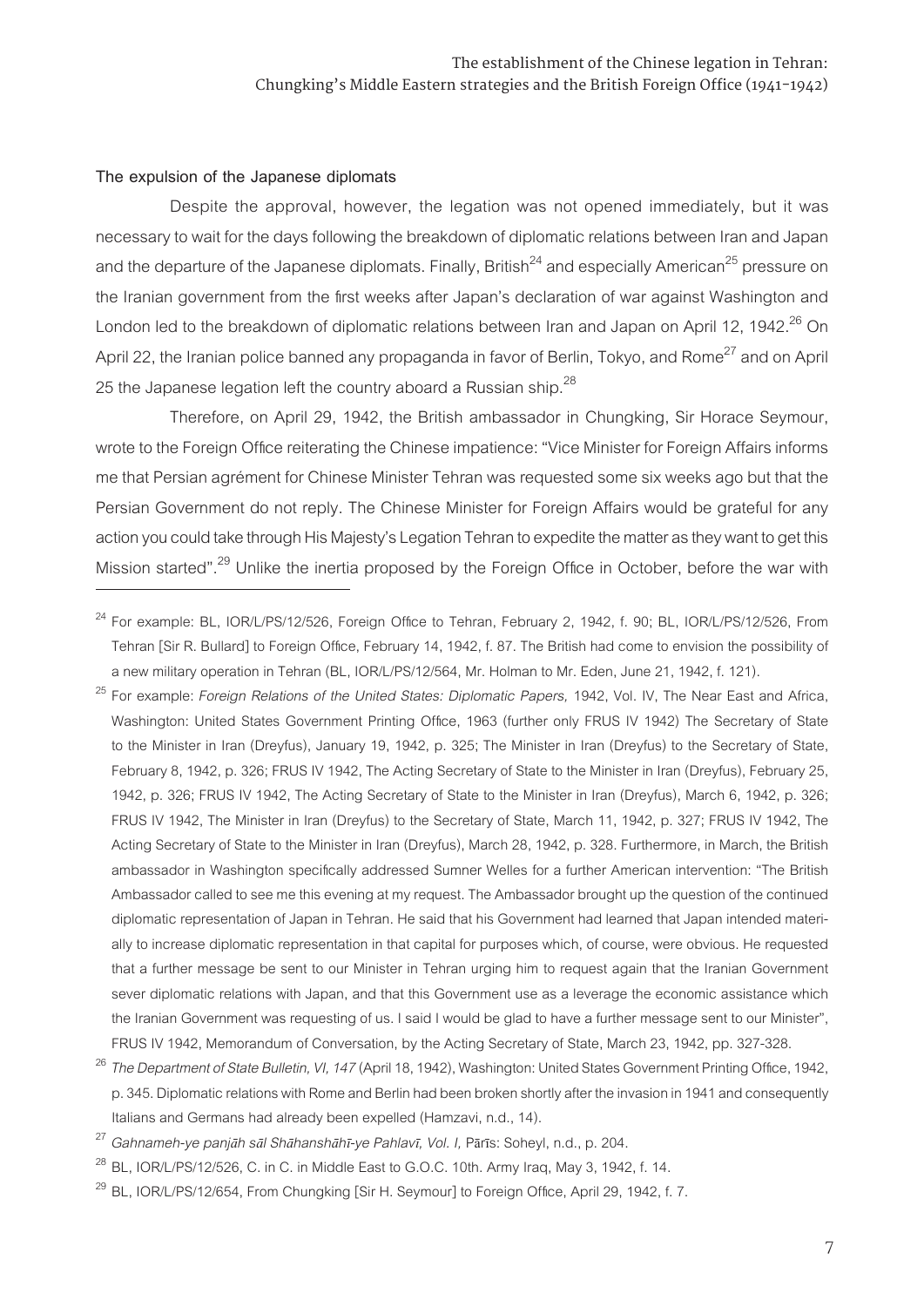Japan, Sir H. Seymour was openly in favor of British intervention on Tehran<sup>30</sup> and just two days later, on May 1, the Foreign Office asked Sir R. Bullard to take action on the Persian government: "Chinese Government have informed His Majesty's Ambassador that they applied for agrément for Chinese Minister at Tehran some six weeks ago but have had no reply. Please endeavour to expedite issue of agrément. Chinese Government are anxious to open this Mission".31 However, on the same day, another telegram from Seymour explained to London that: "[*t*]he matter [*is*] settled".32 Therefore, the British ambassador to China asked to stop any action<sup>33</sup> and on May 2 the Foreign Office informed Bullard about it.<sup>34</sup>

#### **The appointment of Li T'ieh-cheng**

Li T'ieh-cheng (Li Tieh-tseng) was placed at the head of the Chinese mission in Tehran.<sup>35</sup> His appointment was announced on May  $5^{36}$  Li T'ieh-cheng, therefore, presented his credentials to the Shah on June 28.<sup>37</sup> The choice was explained by Seymour to Eden with these words: "After Dr. Quo Tai-chi's [*Kuo T'ai-ch'i*] appointment as Foreign Minister a number of changes took place in the personnel of the Ministry of Foreign Affairs, of which the appointment of Mr. Li was one of the first. These changes were construed in some quarters as constituting to some extent a replacement of pro-American by pro-British influence, and Dr. Li was in fact generally regarded as being pro-British. He is well spoken of for his industry and integrity, and has always been very friendly to this Embassy".<sup>38</sup> Furthermore, the British diplomat communicated that "[*i*]n a statement regarding Mr. Li's appointment issued by the Information Department of the Ministry of Foreign Affairs, reference is made to the antiquity of Sino-Iranian relations, and to the introduction of Zoroastrianism and Nestorianism into China, which are described as constituting a kind of spiritual bridge between China and Iran".<sup>39</sup> This aspect is particularly interesting. There was no mention of Islam, but the Chinese, in line with the value given by the Pahlavī

<sup>&</sup>lt;sup>30</sup> "I support the request", BL, IOR/L/PS/12/654, From Chungking [Sir H. Seymour] to Foreign Office, April 29, 1942, f. 7.

 $31$  BL, IOR/L/PS/12/654, From Foreign Office to Tehran [Sir R. Bullard], May 1, 1942 (d. May 2, 1942), f. 6.

 $32$  BL, IOR/L/PS/12/654, From Chungking [Sir H. Seymour] to Foreign Office, May 1, 1942, f. 5.

<sup>33</sup> BL, IOR/L/PS/12/654, From Chungking [Sir H. Seymour] to Foreign Office, May 1, 1942, f. 5.

 $34$  BL, IOR/L/PS/12/654, From Foreign Office to Tehran [Sir R. Bullard], May 2, 1942, f. 4.

 $35$  BL, IOR/L/PS/12/654, H.J. Seymour to Anthony Eden, May 13, 1942, f. 3; BL, IOR/L/PS/12/654, Adrian Holman to Anthony Eden, June 29, 1942, f. 2.

 $36$  BL, IOR/L/PS/12/654, H.J. Seymour to Anthony Eden, May 13, 1942, f. 3.

 $37$  BL, IOR/L/PS/12/654, Adrian Holman to Anthony Eden, June 29, 1942, f. 2. Li was promoted to the rank of ambassador in March 1945 after the diplomatic missions of Iran and China had been elevated to embassies the previous month. The Iranian minister had presented the credentials to Chiang Kai-shek on October 3, 1944 (*China handbook: 1937–1945,* compiled by Chinese Ministry of Information, New York: The Macmillan Company, 1947, p. 182).

 $38$  BL, IOR/L/PS/12/654, H.J. Seymour to Anthony Eden, May 13, 1942, f. 3.

 $39$  BL, IOR/L/PS/12/654, H.J. Seymour to Anthony Eden, May 13, 1942, f. 3.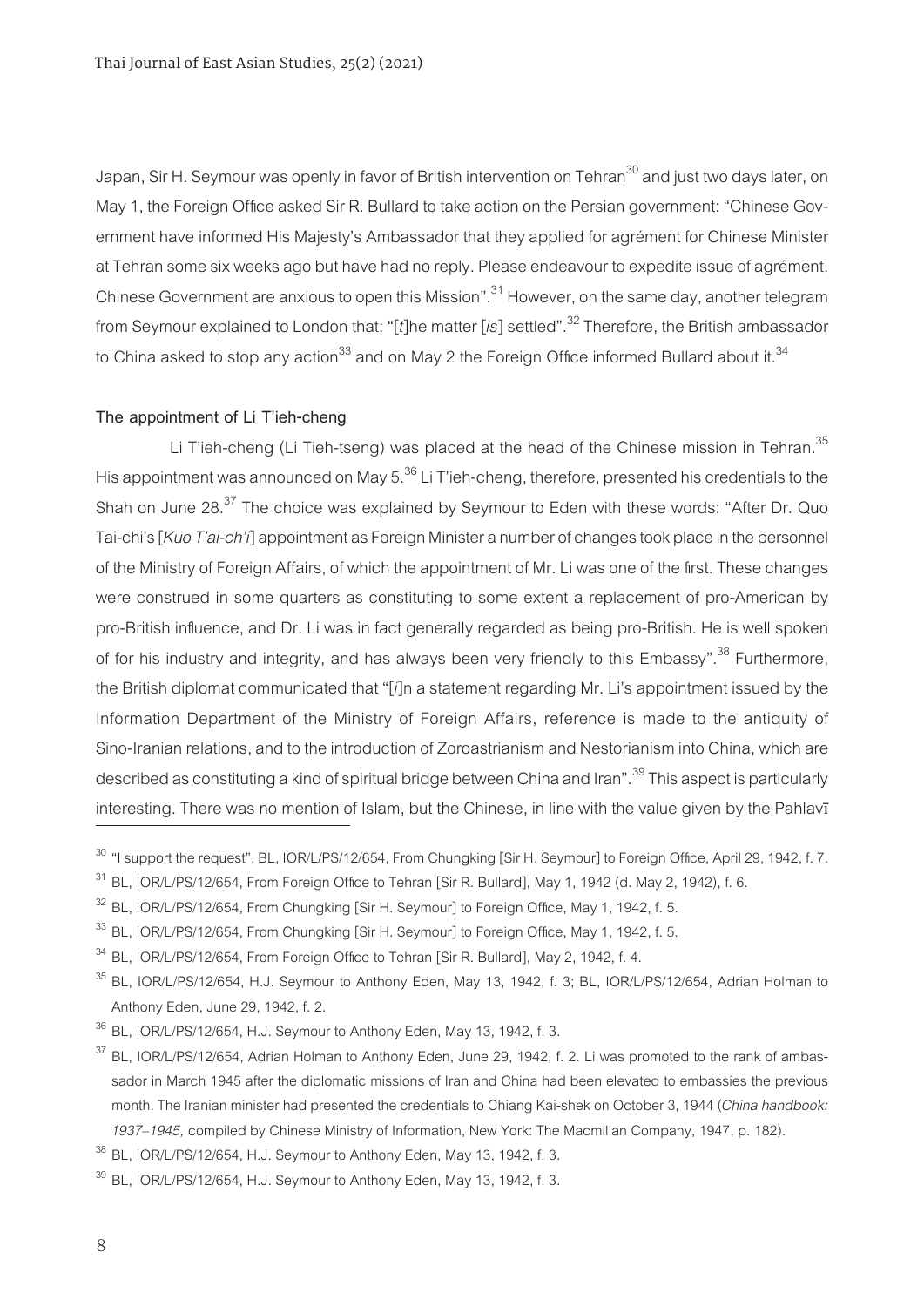dynasty to the oldest spiritual and cultural roots of the Persian nation, referred to Zoroastrianism. It should be mentioned in this regard that, however, in 1921 Arbāb Kaykhosrow, at the time representative of the Zoroastrian community in the Majles, had heavily criticized the treaty of 1920 in parliament.<sup>40</sup> Arbāb Kaykhosrow – beyond ancient and medieval history – saw, in the agreement, economic damage to Persia fearing the importation of Chinese products and had also asked the government for explanations regarding the opening of an embassy in China which he considered an unnecessary expense.<sup>41</sup>

Seymour then continued in his communication to the Foreign Secretary: "Emphasis is also laid on the fact that the Sino-Iranian treaty of amity of 1920 was the first treaty based on equality and reciprocity signed by China as a result of the movement for the abolition of the unequal treaties. This fact may explain the importance the Chinese attach to the present appointment, and probably also their concern over the apparent lack of interest shown by the Government at Tehran in delaying for so long before granting the agrément for Mr. Li".<sup>42</sup> In fact, this should be highlighted as perhaps the issue that most directly involved the Chinese, which accompanied and completed the effort put in place for the construction of a Near and Middle Eastern diplomatic network. Considering that at that time the abolition of the extraterritorial rights was being negotiated with the British and Americans (see, inter alia: Chan, 1977), fully implementing the 1920's treaty with the Persian Empire can also be interpreted as an additional pressure placed on London and Washington. As is well known, the two bilateral treaties with which the United Kingdom and the United States renounced their extraterritorial rights were then signed on January 11, 1943. $43$ 

Furthermore, in terms of relations with Middle Eastern and Near Eastern countries, in order to better frame the role of the opening of the legation in Tehran, a rapid presentation of other Chinese diplomatic successes in the region is needed. In particular, the two cases that are directly associated with the legation in Iran should be emphasized. Indeed, one of the first tasks entrusted to Li T'ieh-cheng

<sup>40</sup> *Moz̄ākerāt-e Majles,* dūreh-ye chahārom, jalaseh-ye 38, 16 'Aqrab 1300 [November 7, 1921], p. 226.

<sup>41</sup> *Moz̄ākerāt-e Majles,* dūreh-ye chahārom, jalaseh-ye 38, 16 'Aqrab 1300 [November 7, 1921], p. 226.

BL, IOR/L/PS/12/654, H.J. Seymour to Anthony Eden, May 13, 1942, f. 3.

<sup>43</sup> Text of the Anglo-Chinese treaty: *Treaty between His Majesty in respect of the United Kingdom and India and His Excellency the President of the National Government of the Republic of China for the Relinquishment of Extra-Territorial Rights in China and the Regulations of Related Matters (with exchange of notes and agreed minute),* Chungking, January 11, 1943 [Ratifications exchanged at Chungking, May 20, 1943], Treaty Series No. 2 (1943), Cmd. 6456, London: His Majesty's Stationery Office, 1943; text of the Sino-American treaty and exchange of notes: United States Statutes at Large, 1943, Vol. 57, Part 2, Washington: United States Government Printing Press, 1944, Treaty between the United States of America and the Republic of China for the relinquishment of extraterritorial rights in China and the regulation of related matters (Treaty Series 984), pp. 767-799.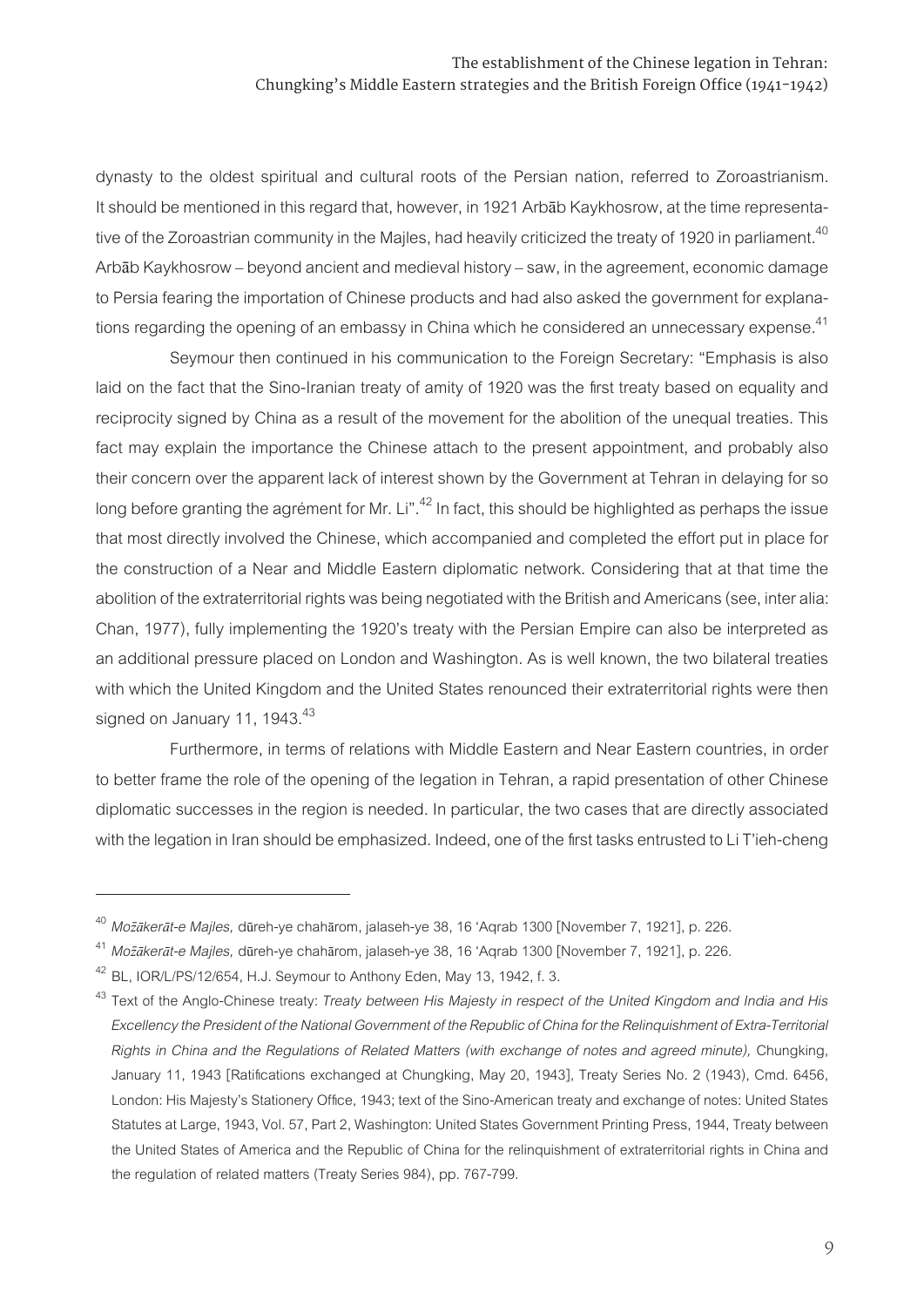by his government was in fact to establish diplomatic relations with Afghanistan.<sup>44</sup> The latter country, in addition to sharing an ancient cultural heritage with its Persian neighbor, had signed in July 1937 together with Iran, Iraq, and Turkey the non-aggression pact known as Saadabad Pact.<sup>45</sup> To this end, Li had turned to the Afghan ambassador in Tehran and had requested help, through Bullard, from Great Britain.<sup>46</sup> Despite the initial resistance,<sup>47</sup> the Sino-Afghan Treaty of Amity was signed in Ankara on March 2, 1944 and ratifications were exchanged on September 30, 1944.<sup>48</sup> In addition, on April 8, 1944, Li also presented his credentials to the king of Iraq as the Chinese minister in the country.<sup>49</sup>

#### **Conclusions**

The events relating to the opening of the Chinese legation in Tehran clearly fit within the wider international repositioning of Iran after the Anglo-Soviet invasion of 1941 and the decisive choices made by the young Shah. However, the documents seem to show that there was no direct involvement of the British authorities. It does not seem that the British legation in Tehran worked to put pressure on the Iranian government in favor of the Chinese. This attitude of quiescence can justifiably be attributed to the indication of the Foreign Office which, as seen, already at the beginning of October 1941 had preferred not to object, but at the same not to support the establishment of the legation. It should be emphasized that this position predates the start of the war between the British Empire and Japan in December 1941. On the contrary, after Sir H. Seymour's telegram from Chungking of April 29, 1942, the Foreign Office asked Sir R. Bullard for direct intervention, but as seen, the matter had already been

<sup>44</sup> TNA, FO 371/31683, F 5904/1837/10, Sir R. Bullard to Mr. Baxter, August 7, 1942.

<sup>45</sup> Official text of the treaty in French and English translation: Société des Nations, *Recueil des Traités et des Engagements internationaux enregistrés par le Secrétariat de la Société des Nations,* Volume CXC, Lausanne, 1938, No. 4402. – Traité de non-agression entre le Royaume d'Afghanistan, le Royaume de l'Irak, l'Empire de l'Iran et la République turque, 8 juillet 1937, pp. 22-27.

TNA, FO 371/31683, F 5904/1837/10, Sir R. Bullard to Mr. Baxter, August 7, 1942.

 $47$  For example: TNA, FO 371/31683, F 4352/1837/10, Chinese Ambassador. (conversation), June 11, 1942.

<sup>48</sup> *China handbook: 1937–1945,* compiled by Chinese Ministry of Information, New York: The Macmillan Company, 1947, p. 181; text of the treaty: TNA, FO 371/41655, F 1355/1355/10, Mr. Sterndale Bennett (Angora) to Eden, March 16, 1944 (Treaty of Friendship between China and Afghanistan).

<sup>49</sup> *China handbook: 1937–1945,* compiled by Chinese Ministry of Information, New York: The Macmillan Company, 1947, p. 182. The Sino-Iraqi Treaty of Amity had been signed in Baghdad on March 16, 1942 and bore, for the Chinese side, the signature of P. C. Chang (*China handbook: 1937–1945,* compiled by Chinese Ministry of Information, New York: The Macmillan Company, 1947, p. 182).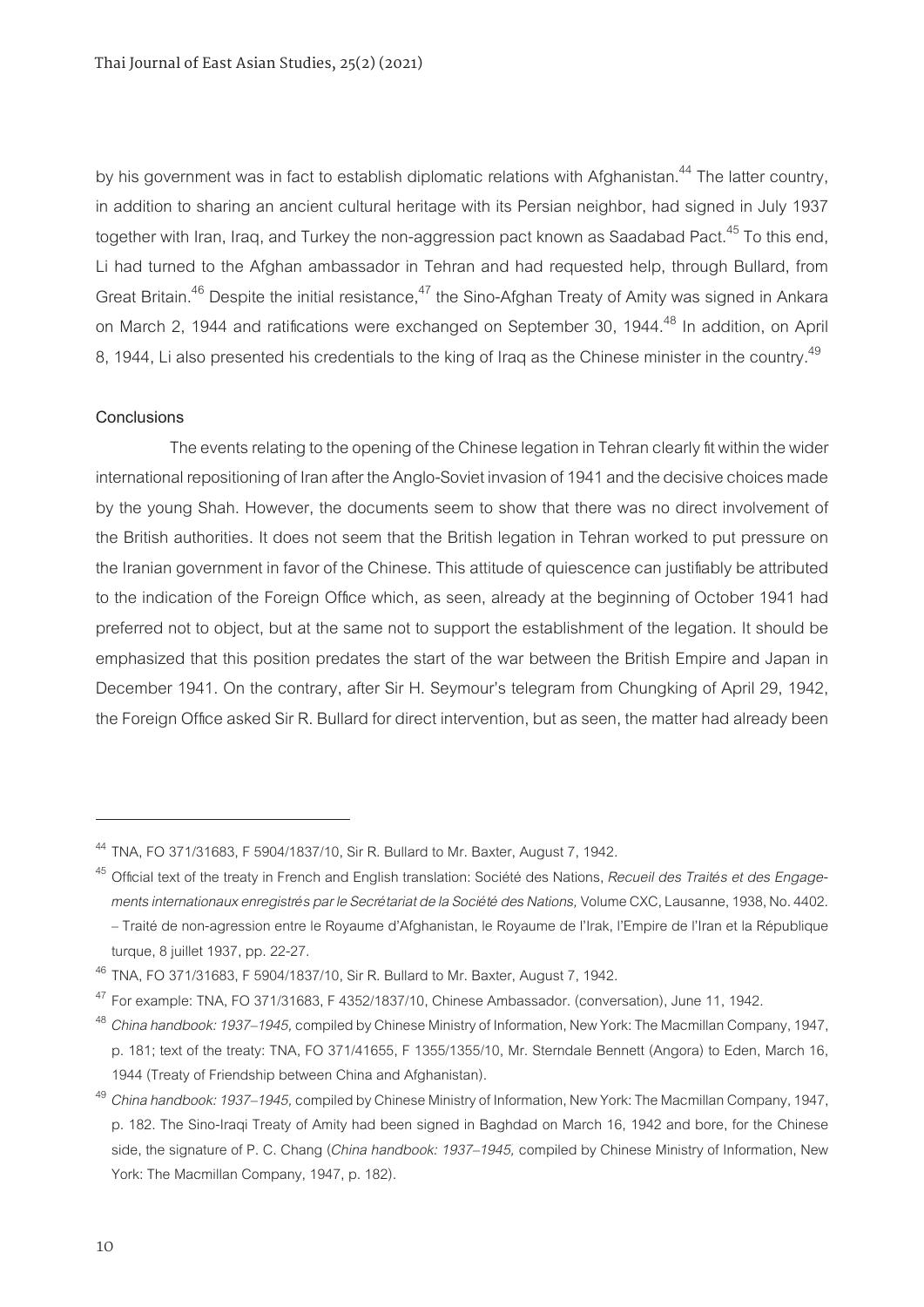resolved.<sup>50</sup> In Iran, there was at least an indirect role through the British and US action aimed at expelling Japanese diplomats after the beginning of the hostilities of the Japanese against the United States and the British Empire at the end of 1941. Considering the very few days that passed since the departure of the Japanese legation and the resolution of the question, it is reasonable to think that Japanese pressure on the Iranian government was the main obstacle to the opening of the Chinese mission. This, as seen, had been the hypothesis made by Chungking's representative in Ankara Chang P'eng-ch'un to Knatchbull-Hugessen a few months earlier, in October 1941, when Tehran had not yet even authorized the legation.

The Chinese effort to obtain a legation in the capital of the Iranian Empire can instead be outlined in the perspective of that international legitimation that China was rebuilding during the Second World War. There was, naturally, also a more specific objective due to the conflict with Japan and therefore a strategic need to build a diplomatic network with the countries of the Saadabad Pact and beyond.<sup>51</sup> Li T'ieh-cheng, as said, was in charge of establishing diplomatic relations with Afghanistan and was later appointed Chinese minister in Iraq. Furthermore, as seen, together with the broader post-war objectives, the construction of this network could also be framed within the negotiation with the United States and the United Kingdom on the end of extraterritorial rights. A century after the First Opium War, this goal was an essential step to cancel the ancient humiliations.

<sup>51</sup> In this regard, one can add, to the documents already cited, the position expressed by Chang P'eng-ch'un to Sir H. Knatchbull-Hugessen in February 1942: "Chinese Minister went on to say that his policy is to establish diplomatic relations with all independent countries in the Near and Middle East threatened by Axis aggression, as he felt that China having suffered so much, was in a position effectively to interpret to Governments concerned the realities of the situation. With Turkey and Iraq a start had been made. With Persia conversations had been concluded for an eventual exchange of Ministers. But to Afghanistan he attached particular importance as Japan was still represented in Kabul. Minister went on to say that he hoped ultimately to deal also with Egypt. Minister concluded by emphasizing that this policy, which had as its object the strengthening of morale in countries mentioned, had recently been illustrated in another form by visit of Chiang Kai-shek to India, and his conversations with Nationalist leaders. It was however a policy that could not bear fruit without support of His Majesty's Government which he much hoped would be forthcoming", TNA, FO 371/31683, F 1837/1837/10, Sir H. Knatchbull-Hugessen to Foreign Office, February 23, 1942.

 $50$  It has to be underlined that already in February 1942 John Brenan, former British consul in Shanghai and at the time at the Eastern Department had realized the possibility of using the Chinese diplomatic network to build an alternative Pan-Asian narrative: "China now provides our main argument and support against Japan's pan-Asian propaganda. We should therefore help the Chinese in every way to disabuse other Asiatic peoples on the subject of the real Japanese plan of domination. It will come much more convincing from the Chinese, as fellow-Asiatics, than from us", TNA, FO 371/31683, F 1837/1837/10, Sir John Brenan's minute, February 26, 1942. On the contrary, in September, Sir J. Brenan saw the difficulties of such a strategy: according to him, then, the political action of nationalist China in Asia did not seem to respond to the needs of the British Empire (TNA, FO 371/31683, F 6583/1837/10, Sir John Brenan's minute, September 22, 1942).